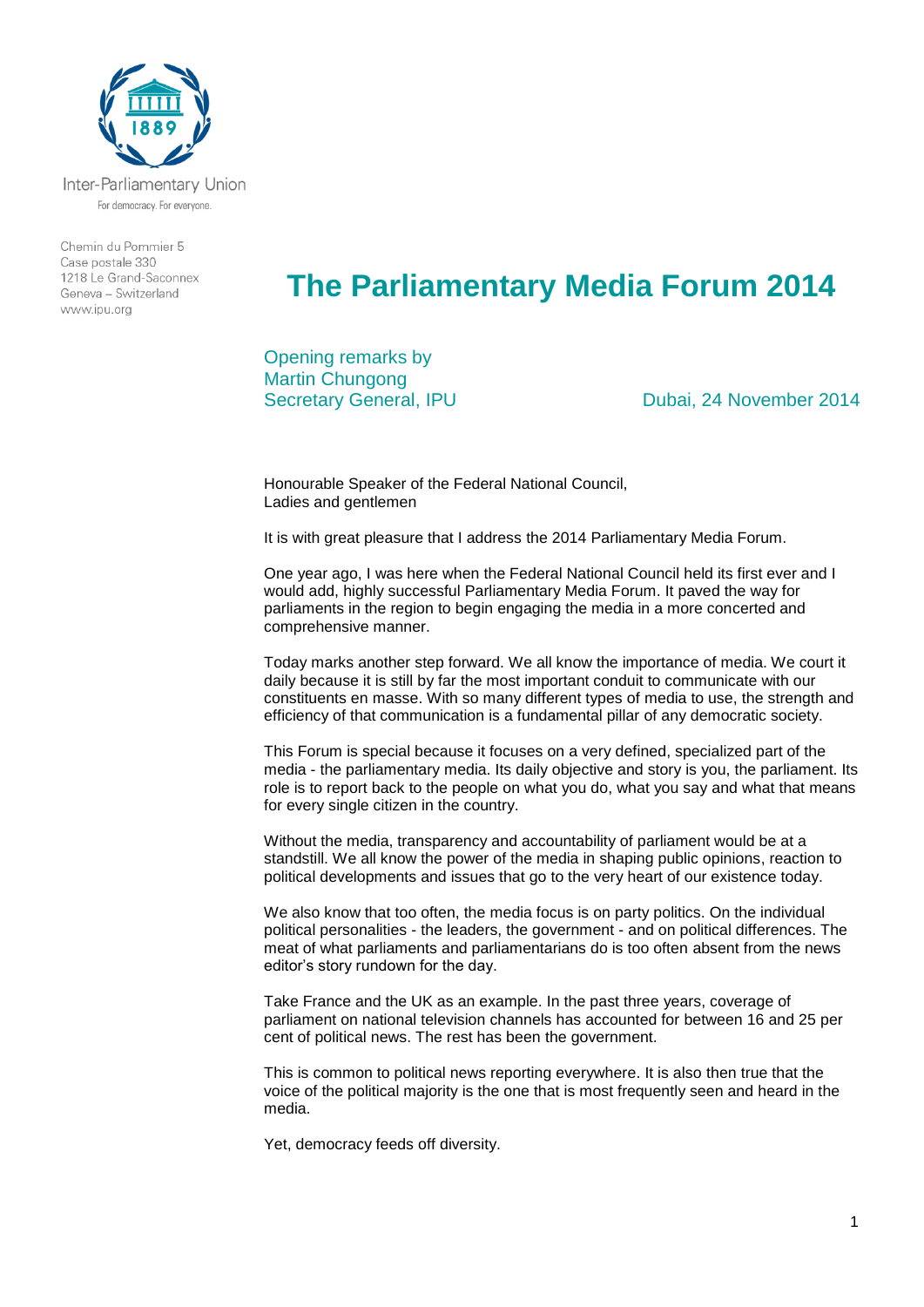If there is no diversity of opinion or content in what the media report, then of course, there is an end result. The public have a negative image and a one-sided perspective of politics that we know is alienating them.

Analyses from many parts of the world show that media reporting on parliament, particularly during election times, focuses heavily on the political horse race. Yet the public want to make their electoral decisions based on issues.

By and large, people aren't aware of the many initiatives parliaments and their representatives are taking to inform and engage the public – whether it is on the institution itself, or the legislative decisions that are being taken.

Public disillusionment and disengagement from politics is a very real problem in our world today. It underpins the growing public apathy towards politics and the falling figures for voter turnout.

Mr. Speaker, Ladies and gentlemen

How do we turn this around? How do we make sure that not only are the public more widely and deeply informed but also re-engaged and active in political decisionmaking?

This is where you the parliamentary journalists come in. A strong, knowledgeable and responsible parliamentary media corps that spotlights the substance of parliament's work, one that is better able to communicate its impact and relevance to ordinary, everyday life, is priceless.

Why do I say that? Because if media coverage is less driven by personalities and political conflicts, if it is more issue-focused, with an emphasis on quality of information and takes an engaging and constructive approach, the message **will** get out.

The public will better understand parliament, its work, and how it affects them. They are more likely to engage in informed decision-making outside of the ballot box. We know this because it is clear that people do want to have a say in making decisions on issues that directly concern them. Many are just finding different ways other than the ballot box to express their views.

A parliamentary media corps that reflects political diversity and which does the job it is meant to do makes sure that the political contract between citizen and State is upheld. Government of the people, by the people, for the people.

Some media have begun to realize the impact of traditional political coverage and are taking action. The news programme for Danish national TV has adopted what its news editor calls "constructive journalism". No political fist-fights. Less focus on personalities. More reporting on issues that matter to the people. The result is a winwin situation for the public, the broadcaster and the politician.

The public is better informed of their concerns.

The politician is made to deliver on substance and so enhances his or her public image and standing.

The broadcaster now has the most popular news programme in the country.